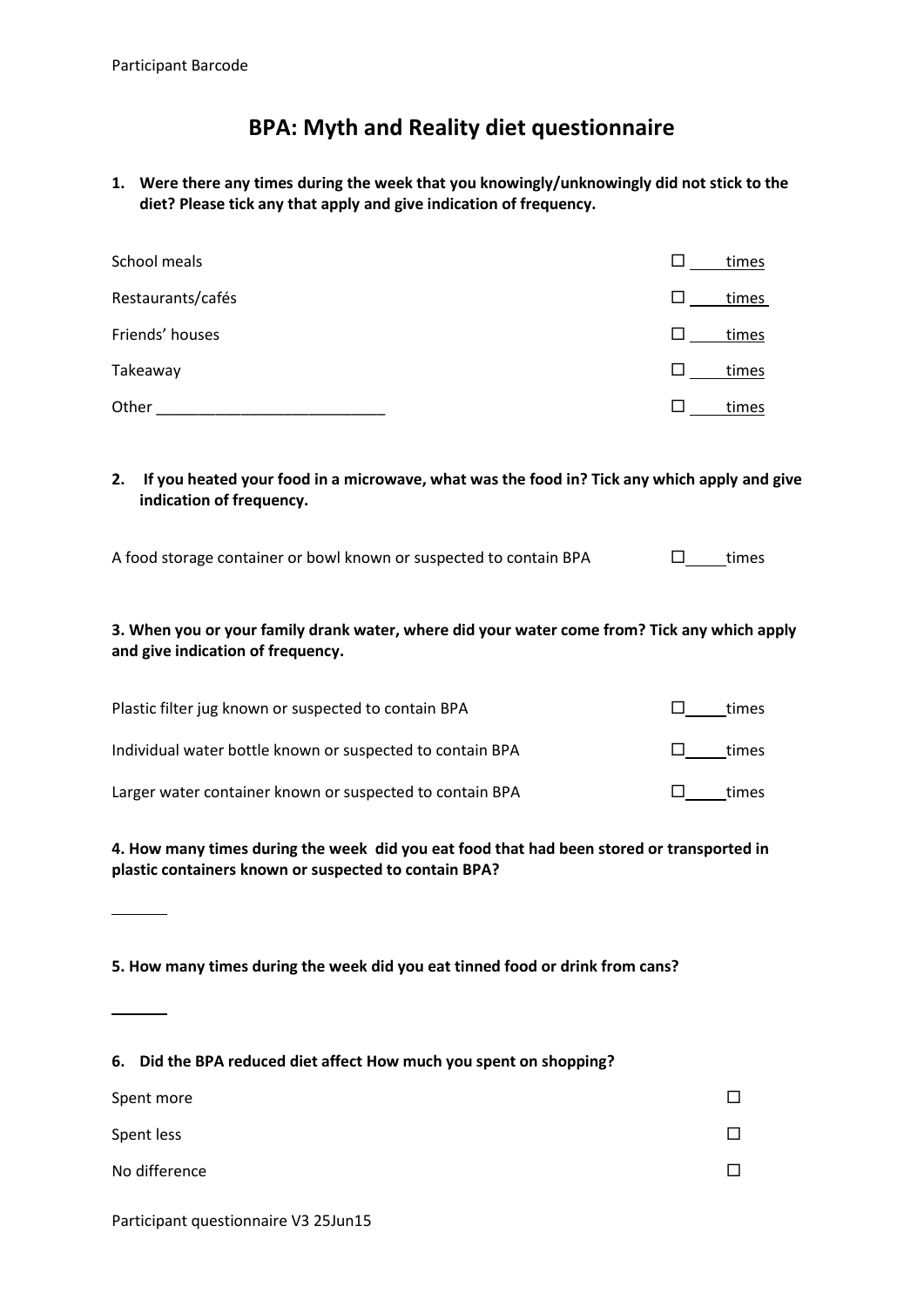|             |             |           |                                                | 7. Did it take longer to source your food than usual?                                                                |        |                                                                                  |  |
|-------------|-------------|-----------|------------------------------------------------|----------------------------------------------------------------------------------------------------------------------|--------|----------------------------------------------------------------------------------|--|
| Yes         | $\Box$      | <b>No</b> | $\Box$                                         |                                                                                                                      |        |                                                                                  |  |
|             | If so, why? |           |                                                | <u> 1989 - Jan Stein Stein Stein Stein Stein Stein Stein Stein Stein Stein Stein Stein Stein Stein Stein Stein S</u> |        |                                                                                  |  |
|             |             |           |                                                |                                                                                                                      |        |                                                                                  |  |
|             |             |           |                                                |                                                                                                                      |        |                                                                                  |  |
|             |             |           |                                                | 8. Did it take longer to prepare food than usual?                                                                    |        |                                                                                  |  |
| Yes         | $\Box$      | <b>No</b> | □                                              |                                                                                                                      |        |                                                                                  |  |
|             |             |           |                                                |                                                                                                                      |        |                                                                                  |  |
| If so, why? |             |           |                                                |                                                                                                                      |        |                                                                                  |  |
|             |             |           |                                                |                                                                                                                      |        |                                                                                  |  |
|             |             |           |                                                |                                                                                                                      |        |                                                                                  |  |
|             |             |           |                                                | 9. How restricted did you feel by your food choice?                                                                  |        |                                                                                  |  |
|             |             |           |                                                |                                                                                                                      |        |                                                                                  |  |
| $\Box$      | Very        |           | $\Box$                                         | Slightly                                                                                                             | $\Box$ | No difference                                                                    |  |
|             |             |           |                                                |                                                                                                                      |        |                                                                                  |  |
|             |             |           |                                                |                                                                                                                      |        | If you felt you were restricted by the diet, why was this? _____________________ |  |
|             |             |           |                                                |                                                                                                                      |        |                                                                                  |  |
|             |             |           |                                                |                                                                                                                      |        |                                                                                  |  |
|             |             |           | 10. Did the diet affect your calorific intake? |                                                                                                                      |        |                                                                                  |  |
|             |             |           |                                                |                                                                                                                      |        |                                                                                  |  |
| Yes         | □           | No        | □                                              |                                                                                                                      |        |                                                                                  |  |
| If so, why? |             |           |                                                |                                                                                                                      |        |                                                                                  |  |
|             |             |           |                                                |                                                                                                                      |        |                                                                                  |  |
|             |             |           |                                                |                                                                                                                      |        |                                                                                  |  |